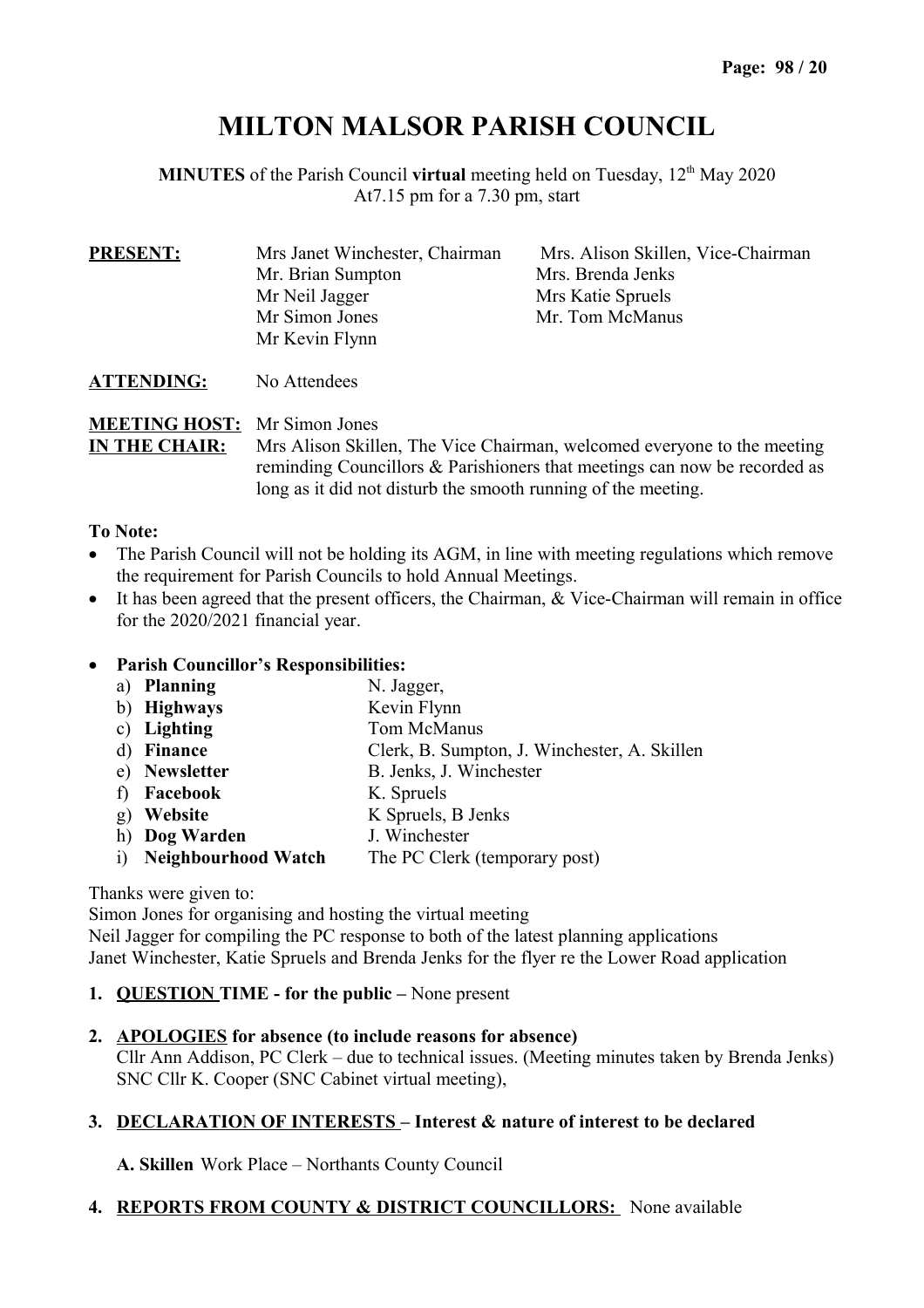**5. MINUTES OF PREVIOUS MEETING**: These were forwarded to Members prior to the meeting. They were proposed, seconded and agreed  $\&$  therefore will be signed by the Chairman as a true record

# **6. MATTERS FOR REPORT – New & arising from the Minutes:**

# **Highways**

- Pot hole close to the Park to be reported
- Vehicles parked on the minor road in front of properties facing the Village Green. This is a public right of way and should not be used for private parking, previous reports to the Police have not been acted upon. It may be necessary for more posts to be put in place to stop vehicles driving across the Green. The situation will be monitored.

#### **Lighting**

• The uplighters for the sign appear to be working.

#### **Village Maintenance**

 The air ambulance recycle container is full and bags of rubbish are piled up alongside it. There is a concern that these bags have been dropped there by a company and not residents. The Air Ambulance charity has been informed. Alison Skillen will chase.

**Village Park –** Reports of children using the park during the lockdown also a dog running loose. It should be noted that the Covid 19 rule of **not using** playground equipment has **not** been lifted as yet.

#### **7. CORRESPONDENCE – Received & Sent**

#### **Received from**

- 1. Letters of objections received from a number of residents in response to the Lower Road Outline Planning Application.
- 2. Query from a resident regarding SNC's land supply. Resident has suggested SNC does not have a 5 year land supply – SNC contacted. **Reply received**: *'The Council's most recent Housing Land Availability Study published in September 2019 confirmed that SNC had a positive 7.54 year housing land supply'* This information can be found on the Council's website.
- 3. Query from a resident regarding publishing PC Minutes on Facebook. NCALC contacted for information. **Reply received: '***Minutes must be published on the PC website. There is no requirement to publish them anywhere else. And no legal requirement to publish on a Facebook'* In future a link to the Parish Council website will be posted on the village Facebook site.
- 4. Information request from a Rectory Lane resident regarding removing overhanging shrubs from a garden wall in the conservation area & taking down & replacing a stone wall. Clerk has contacted SNC. **Reply received:** Overgrowth can be removed but not if it is a tree. Still waiting for a reply regarding the wall.

#### **Sent to**

1. Gigaclear – Request for good quality of reinstatement of footpaths as PC has had them resurfaced at PC expense. No reply to date – will contact again. To note, The company have now started the work.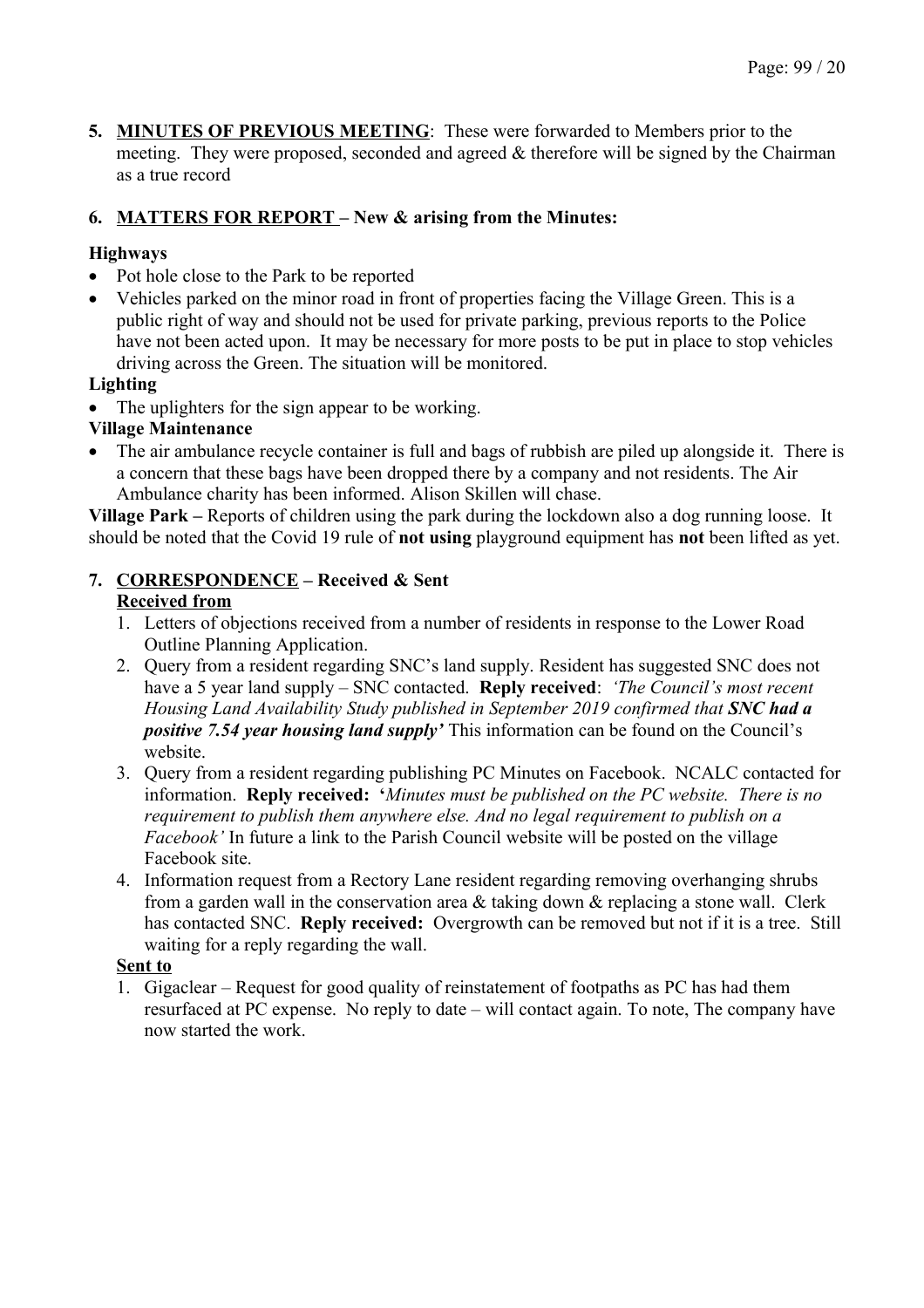| <b>FINANCE:</b><br>8.           |                                             |            |
|---------------------------------|---------------------------------------------|------------|
| <b>Bank Balances</b>            | Current A/C                                 | £200.00    |
|                                 | Savings A/C                                 | £34,182.30 |
| Funds held in the savings $a/c$ | a) Park Account                             | £15133.93  |
|                                 | b) Rail Freight Account                     | £4885.00   |
|                                 | c) Reserve Fund                             | £8,000.00  |
|                                 | d) Future Parish Council Elections £1500.00 |            |
| <b>Monies Received:</b>         | SNC 1 <sup>st</sup> half of annual precept  | £13,250.00 |

#### **Accounts to be paid**

It was proposed, seconded & resolved to pay the following invoices:

| Cheque<br>No. | Payee                   | <b>Information</b>     | Amount | <b>VAT</b> | <b>Total</b> |
|---------------|-------------------------|------------------------|--------|------------|--------------|
| 2308          | <b>HMRC</b>             | Clerk's PAYE           | 66.60  |            | 66.60        |
| 2309          | Allseasons              | Mowing                 | 780.00 | 156.00     | 936.00       |
| 2310          | P. Winchester           | Stationery             | 48.34  |            | 48.34        |
| 1311          | <b>Crusader Boating</b> | Annual grant / Web fee | 200.00 |            | 200.00       |
| 1312          | A. Addison (Clerk)      | Salary & Expenses      | 266.73 | 46.77      | 313.50       |
| 1313          | E.ON                    | <b>Lighting Supply</b> | 201.36 | 10.07      | 211.43       |
|               |                         |                        |        |            |              |

#### **Audit Matters:**

- **a)** New NCALC auditor, Tina Charteress
- **b)** Accounts sent to TC for internal audit check
- **c)** External auditors, PKF Littlejohn Clerk has received all the AGAR paperwork for the 2019/2020 audit
- **d)** PC members have agreed the Annual Governance Statement
- **e)** PC members have received a copy of the 2019/2020 accounts. It was proposed by Janet Winchester, seconded by Neil Jagger and agreed by all to adopt the accounts
- **f)** PC Members have received a copy of the Annual Return / Accounting Statement. It was proposed by Alison Skillen, seconded by Brenda Jenks and agreed by all to adopt the Accounting Statement
- **g)** Internal Auditors report **Waiting for receipt**
- **h)** The following items were agreed & adopted for the ensuing year: **Policies**: Risk Analysis, Discrimination, Complaints Procedures, Standing Orders, Financial Regulations

**The Clerk**: it was agreed to adopt the Clerk as the Responsible Financial Officer.

All Policies are held at the Parish Office and can be accessed on request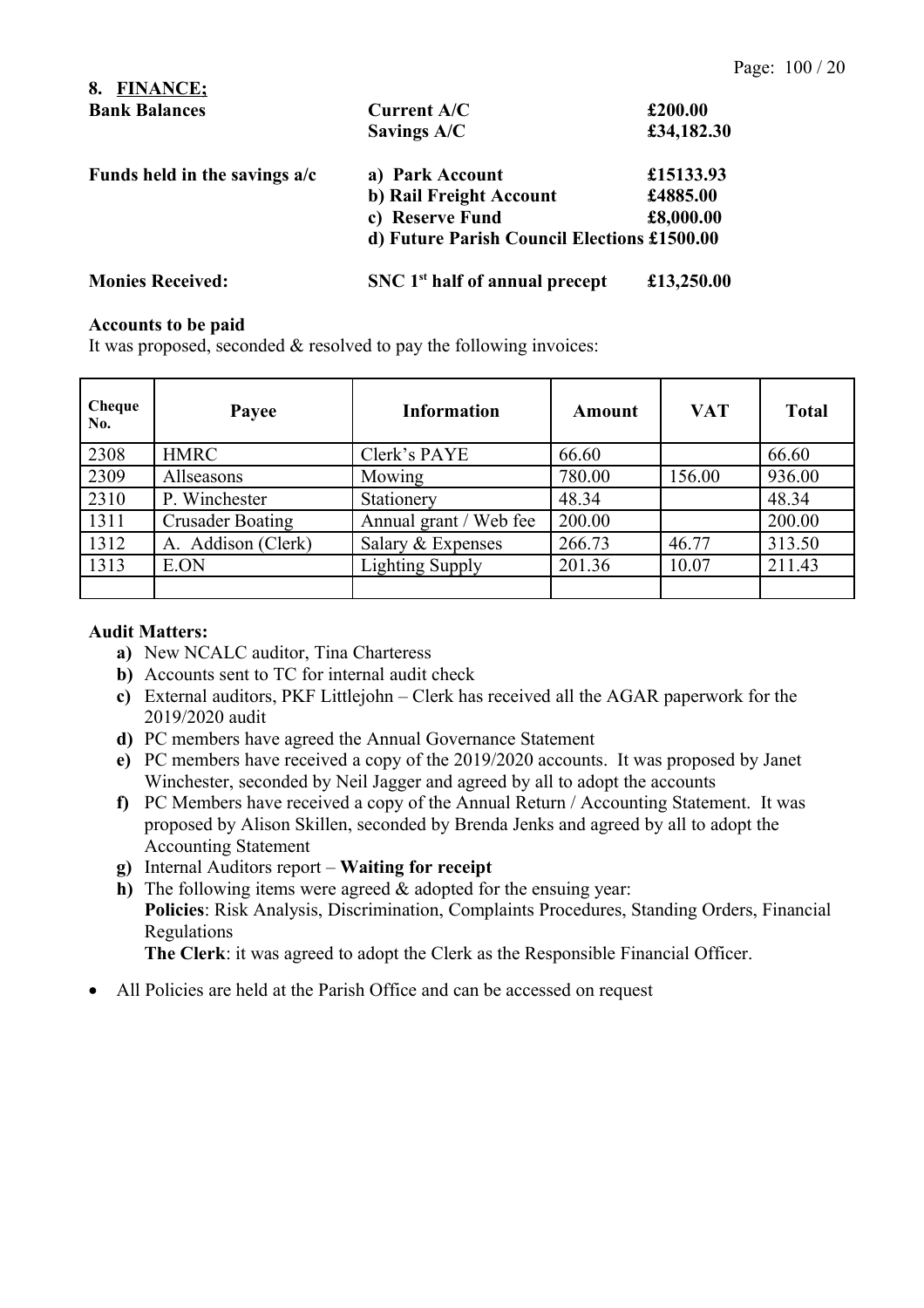# **9. PLANNING**

| <b>Application</b> | Location           | Proposal                                                                       | <b>Comments</b>                                                                                                                                                                                                                                                                                                                                                                                                                                                                                                                                                                                                                                                                                                                                                                                                                                                                                                                                                                                                                               |
|--------------------|--------------------|--------------------------------------------------------------------------------|-----------------------------------------------------------------------------------------------------------------------------------------------------------------------------------------------------------------------------------------------------------------------------------------------------------------------------------------------------------------------------------------------------------------------------------------------------------------------------------------------------------------------------------------------------------------------------------------------------------------------------------------------------------------------------------------------------------------------------------------------------------------------------------------------------------------------------------------------------------------------------------------------------------------------------------------------------------------------------------------------------------------------------------------------|
| S/2020/0449/FUL    | Land West of Holy  | Change of use to barn.                                                         | PC: Strong objections sent                                                                                                                                                                                                                                                                                                                                                                                                                                                                                                                                                                                                                                                                                                                                                                                                                                                                                                                                                                                                                    |
|                    | Cross Church       | Erect a single dwelling                                                        | to SNC                                                                                                                                                                                                                                                                                                                                                                                                                                                                                                                                                                                                                                                                                                                                                                                                                                                                                                                                                                                                                                        |
| S/2020/0599/MAO    | Land at Lower Road | Outline application for<br>up to 65 dwellings $\&$<br>parking for 130 vehicles | PC: Strongly objects<br>Outside the village<br>confines<br>Over development of<br>$\bullet$<br>the sited<br>Land is part of an<br>important local gap (see<br>WNJCS) & a buffer<br>between Milton Malsor<br>& Northampton<br>In present $&$ emerging<br>Local Plan SNC has a 7<br>year land supply.<br>The village is classed as<br>B secondary service<br>village with limited<br>services & less likely to<br>sustain further<br>development.<br>Village has no doctor,<br>dentist, shop, post<br>office, youth club $\&$ a<br>limited bus service.<br>The present $&$ emerging<br>Local Plan defines<br>village confines. Policy<br>SS1 states areas outside<br>defined confines are<br>classed as open<br>countryside where<br>development is not<br>permitted.<br>Sewage concerns<br>Flooding concerns<br>Additional traffic<br>concerns with impact of<br>130 parking spaces for<br>the proposed 65<br>dwellings.<br>The Council's full<br>objections can be seen<br>on the SNC planning<br>website, in the PC<br>Minutes book & on the |
|                    |                    |                                                                                | website                                                                                                                                                                                                                                                                                                                                                                                                                                                                                                                                                                                                                                                                                                                                                                                                                                                                                                                                                                                                                                       |